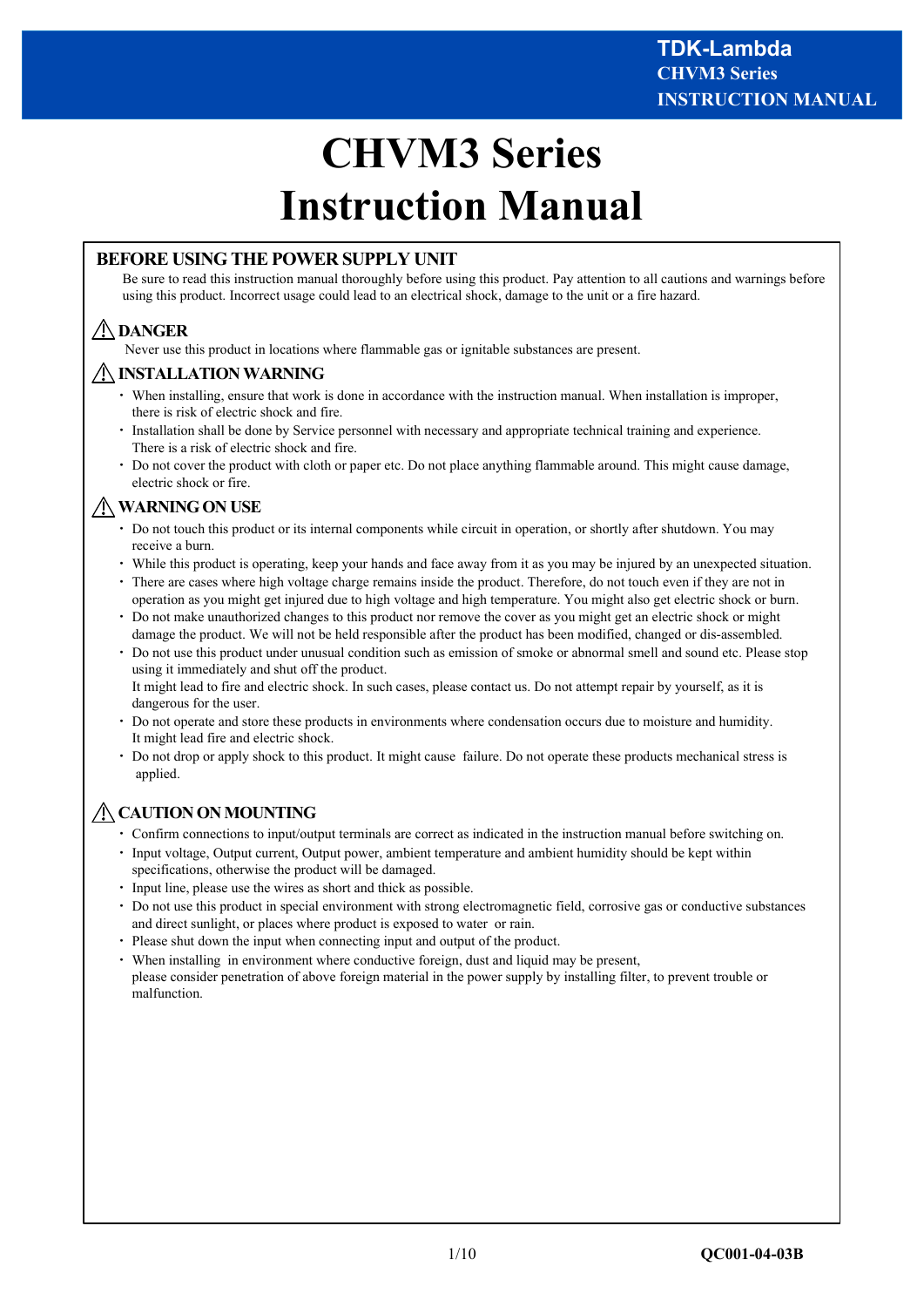# **ACAUTION ON USE**

- Product individual notes are shown in the instruction manual. If there is any difference with common notes individual notes shall have priority.
- Before using this product, be sure to read the catalog and instruction manual. There is risk of electric shock or damage to the product or fire due to improper use.
- Input voltage, Output current, Output power, ambient temperature and ambient humidity should be kept within specifications, otherwise the product will be damaged, or cause electric shock or fire.
- Insert fuse at the input to prevent smoke, fire during abnormal operation.
- For externally mounted fuse do not use other fuses aside from our specified and recommended fuse.
- This product was made for general purpose electronic equipment use and is not designed for applications requiring high safety (such as extremely high reliability and safety requirements. Even though high reliability and safety are not required, this product should not be used directly for applications that have serious risk for life and physical safety. Take sufficient consideration in fail-safe design (such as providing protective circuit or protective device inside the system, providing redundant circuit to ensure no instability when single device failure occurs).
- When used in environments with strong electromagnetic field, there is possibility of product damage due to malfunction.
- When used in environment with corrosive gas (hydrogen sulfide, sulfur dioxide, etc.), there is possibility that they might penetrate the product and lead to failure.
- When used in environments where there is conductive foreign matter or dust, there is possibility of product failure or malfunction.
- Provide countermeasure for prevention of lightning surge voltage as there is risk of damage due to abnormal voltage.
- Take care not to apply external abnormal voltage to the output. Especially, applying reverse voltage or overvoltage more than the rated voltage to the output might cause failure, electric shock or fire.

# **NOTE**

- Take note that traces of sheet metal processing be left in our power supplies.
- When disposing product, follow disposal laws of each municipality.
- When exporting our products, apply for necessary permissions as required by rules and regulations of Foreign Exchange and Foreign Trade Control Act.
- Catalogue, contents of the instruction manual may be changed without a prior notice. Refer to latest catalogue or instruction manual.
- Reproduction or reprinting the instruction manual or its portion is forbidden without our permission.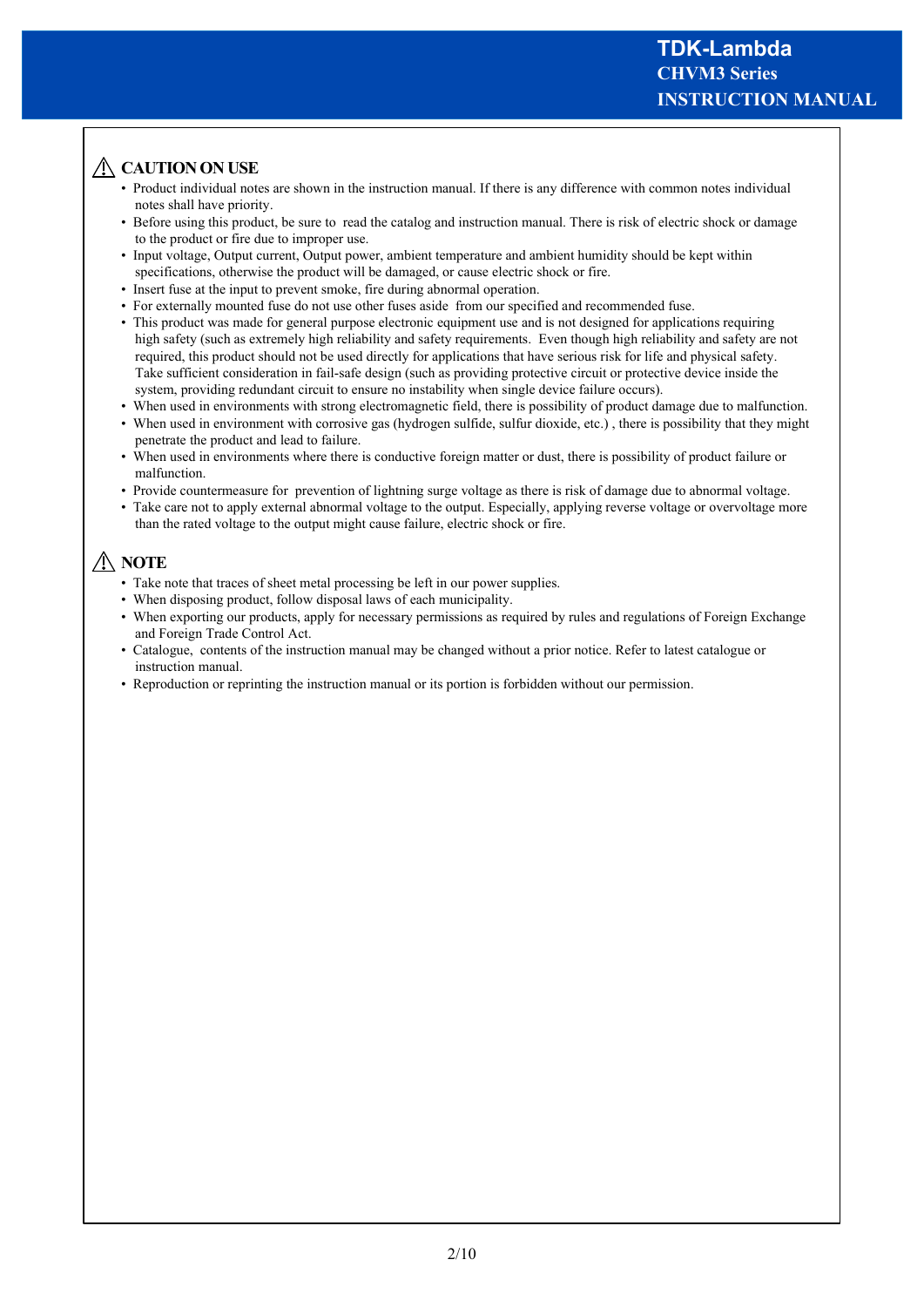## **LONG-TERM STORAGE METHOD AND LONG-TERM STORAGE PERIOD**

- Please keep the product in carton box.
- Please do not apply excessive vibration, shock or mechanical stress applied directly to the product.
- Please keep away from direct sunlight.
- For long-term storage temperature and humidity, the following conditions shall be used as a guideline : Temperature range : 5℃~30℃
	- Humidity range :  $40\% \sim 60\% \text{RH}$

Please keep away from the places where temperature and humidity can change drastically.

It can cause condensation on the product or deterioration.

- For long-term storage period, we recommend to use within 1 years after receiving the product.
	- < Soldering and PCB mounted products : On Board, Power Module and etc > For products that have been received for more than 1 year, please check lead oxidation and solderability.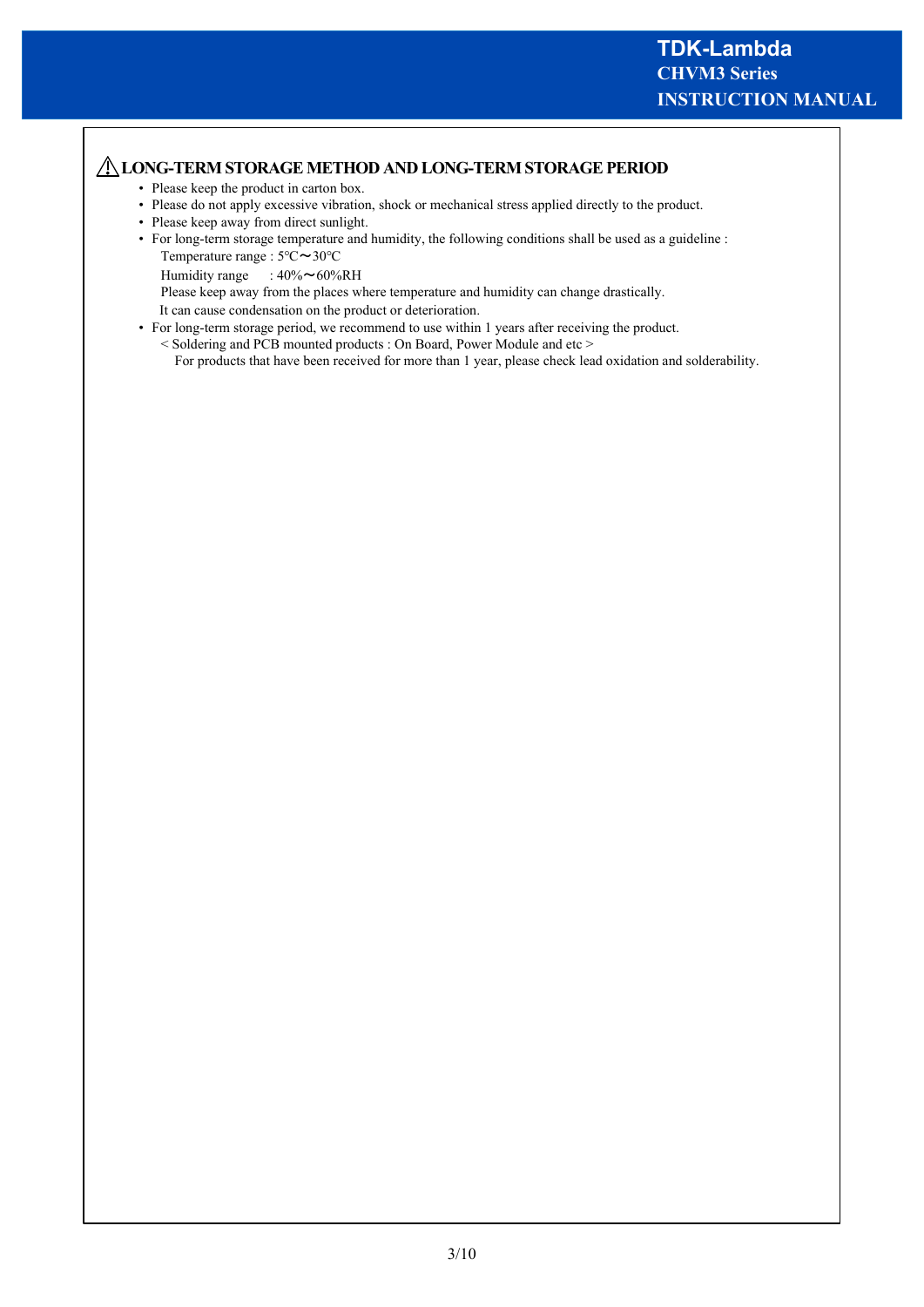The CHVM series is an adjustable output voltage type mid-high voltage DC-DC converter. Output voltage can be controlled using an external voltage or external adjustable resistor. The CHVM series has adopted a 5 sided metallic shield, with lower ripple and lower noise.

# ■ **Features**

•Output capacity 2.5W to 3W •100% Burn in test •Smallest size •Low ripple noise of 30mVp-p •Low price •High reliability, long life •UL / cUL 60950-1 certified product

•PCB mounting type **Adopted a 5** sided metallic shield case •Over current protection •Adjustable voltage using an external voltage

#### ■ **Model name/Rating**

| <b>CHVM</b> series<br>Models | Input Voltage<br>(Vdc) | Output Voltage<br>(Vdc) | <b>Output Current</b><br>(mA) | <b>Load Resistance</b><br>$(K\Omega)$ min | Output<br>capacity<br>(W) | Input Current<br>$(mA)$ typ | Ripple Noise<br>$(mVp-p)$ typ |
|------------------------------|------------------------|-------------------------|-------------------------------|-------------------------------------------|---------------------------|-----------------------------|-------------------------------|
| <b>CHVM2R7-12-0180PW</b>     | $10.8 \sim 13.2$       | $0 \sim +180$           | $0 \sim 15$                   | 12                                        | 2.7                       | 350                         | 30                            |
| <b>CHVM2R7-12-0180NW</b>     | $10.8 \sim 13.2$       | $0 \sim 180$            | $0 \sim 15$                   | 12                                        | 2.7                       | 350                         | 30                            |
| <b>CHVM3-12-0300PW</b>       | $10.8 \sim 13.2$       | $0 \sim 300$            | $0 \sim 10$                   | 30                                        | 3.0                       | 395                         | 30                            |
| <b>CHVM3-12-0300NW</b>       | $10.8 \sim 13.2$       | $0 \sim 300$            | $0 \sim 10$                   | 30                                        | 3.0                       | 395                         | 30                            |
| <b>CHVM2R5-12-0350PW</b>     | $10.8 \sim 13.2$       | $0 \sim +350$           | $0 \sim 7$                    | 50                                        | 2.5                       | 330                         | 30                            |
| <b>CHVM2R5-12-0350NW</b>     | $10.8 \sim 13.2$       | $0 \sim 350$            | $0 \sim 7$                    | 50                                        | 2.5                       | 330                         | 30                            |

# ■ **Specifications**

| Line regulation                | 0.02% typ. (Input current varying from $+10.8V$ to $+13.2V$ )                               |
|--------------------------------|---------------------------------------------------------------------------------------------|
| Load regulation                | 180V type : $0.5\%$ typ. 300V, 350V type : 0.2% typ. (Load current varying from 0% to 100%) |
| Temp regulation                | $\pm 0.01\%$ C typ. (Temp varying from -10°C to +50°C)                                      |
| Over current protection        | Foldback recovers, auto restart circuit at 105% or more                                     |
| Output voltage accuracy        | Below $\pm 5\%$ (Rated output, rated load, and Vcont=4.0V)                                  |
| Output voltage control         | External voltage 0V to +4V or an external resistor $5K\Omega$ to adjust                     |
| Usage temp range               | $-10^{\circ}$ C to +60 $\circ$ C(Derating required for temp higher than +50 $\circ$ C)      |
| Storage temp range             | -25 $\mathrm{^{\circ}C}$ to +85 $\mathrm{^{\circ}C}$                                        |
| Usage humidity range           | $20\%$ to 95%RH(no dewing)                                                                  |
| Isolation between input/output | Non isolated type (2pin-5pin and the case are connected internally)                         |
| MTBF expected value            | $480,000$ Hours $(min)$                                                                     |

Note1: The output voltage will be controlled by applying the Vcont voltage. Using an adjustable resistor or an external voltage, voltage should be applied on the Vcont pin in order to control the output voltage. When Vcont voltage=0V the output voltage (output residual voltage) should be less than 0.5% of the max output voltage(I/O rated).

Note2: Details are subject to change for improvement, etc., without prior notice.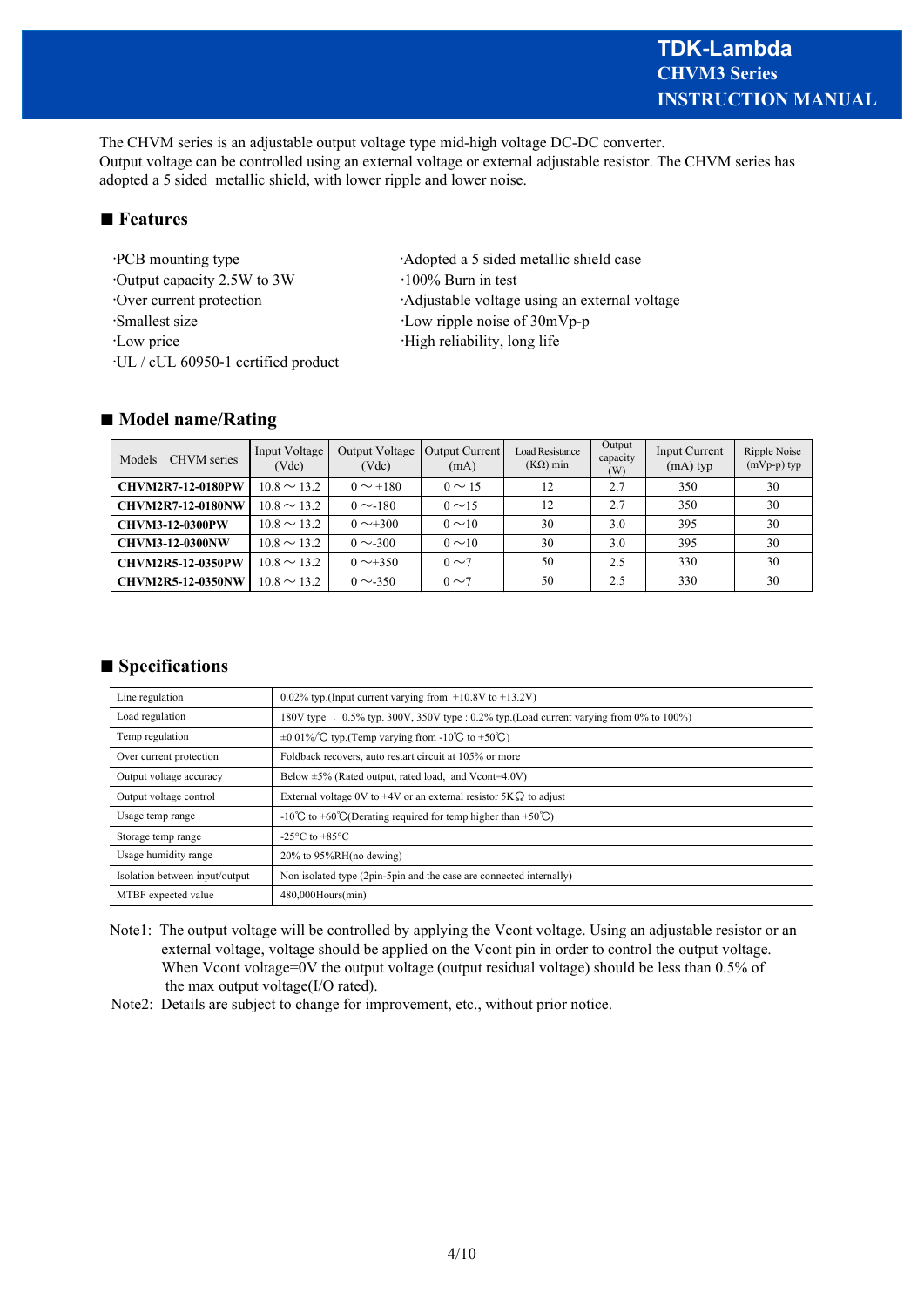# ■ Test circuit



Warning 1: The ground line (2pin, 5pin) between the input/output, and the case are internally connected. Warning 2: Vref is  $4V \pm 0.3V$  (When external VR=5K $\Omega$ )

# **■ Block diagram**



● Switching frequency (fixed) : 200kHz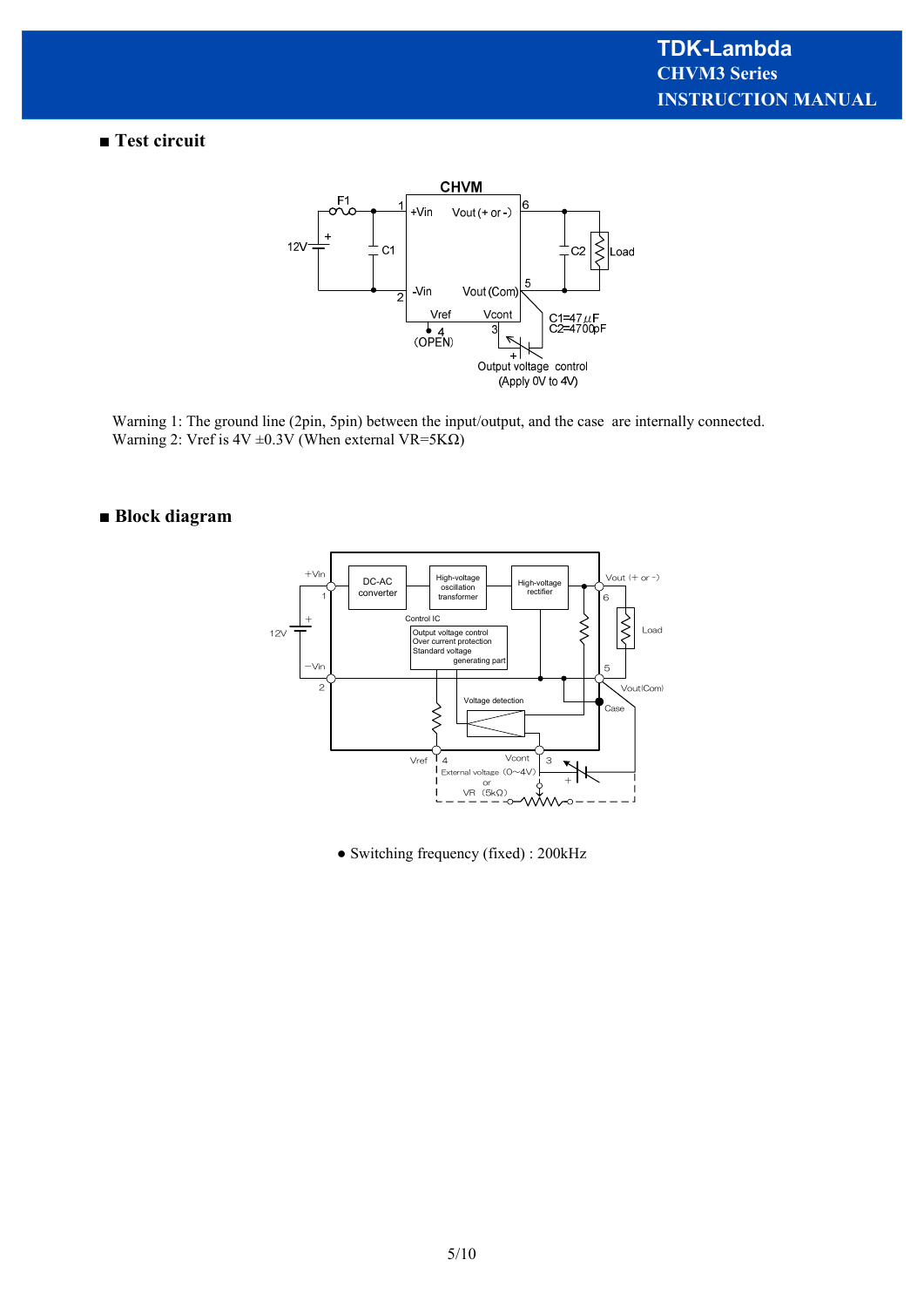#### ■ **Shape, dimensions and terminal composition**





| Pin-No. | Pin name        |
|---------|-----------------|
|         | $+V$ in         |
| 2       | -Vin            |
| 3       | Vcont           |
|         | Vref            |
| 5       | Vout (com)      |
|         | Vout $(+ or -)$ |



Weight : 46g typ. Units : mm Tolerance unless otherwise specified  $\pm 0.5$ 

#### ■Standard usage instructions



The CHVM series does not require any external parts, however when the impedance is high, for example: the distance between the power supply and converter is long, the input line is thin, or the input side has a filter then connecting a capacitor C1 to the input side is recommended.

Place the capacitor as close as possible to the converter pin side, to lower the lead inductance.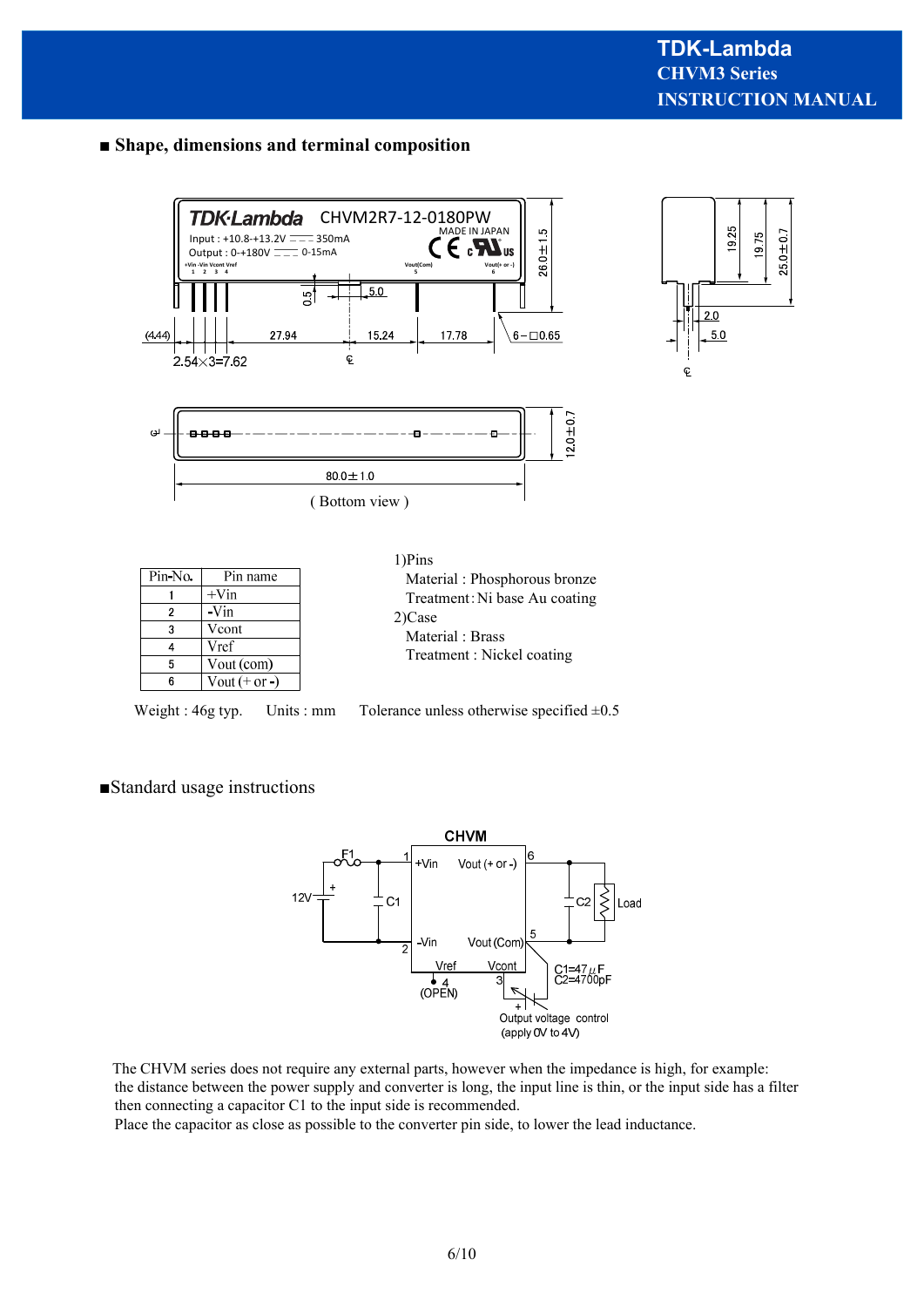#### **■ Over current protection**

The CHVM series has a over load and load short protection installed, which is the over current protection. When the product status is in over load or load short mode, the output voltage will decrease, and once the problem has been removed, the voltage will increase again.



Over current protection characteristic

#### **■ Recommended pattern**



(1) The CHVM series uses a metallic case. When soldering to a double-sided PCB, the wiring for the converter Should be on the soldering side.

 Also, this converter will generate high voltages so the creepage distance should also be taken into account when designing.

(2) When mounting to a double-sided PCB, the high voltage output pin and land should be as small as possible.

(3) The CHVM series case should be connected to the -Vin and Vout (Com).

(4) The metallic case does not need to be touching anything. However, when using and making contact with the metallic case, the anti land impedance should be lowered.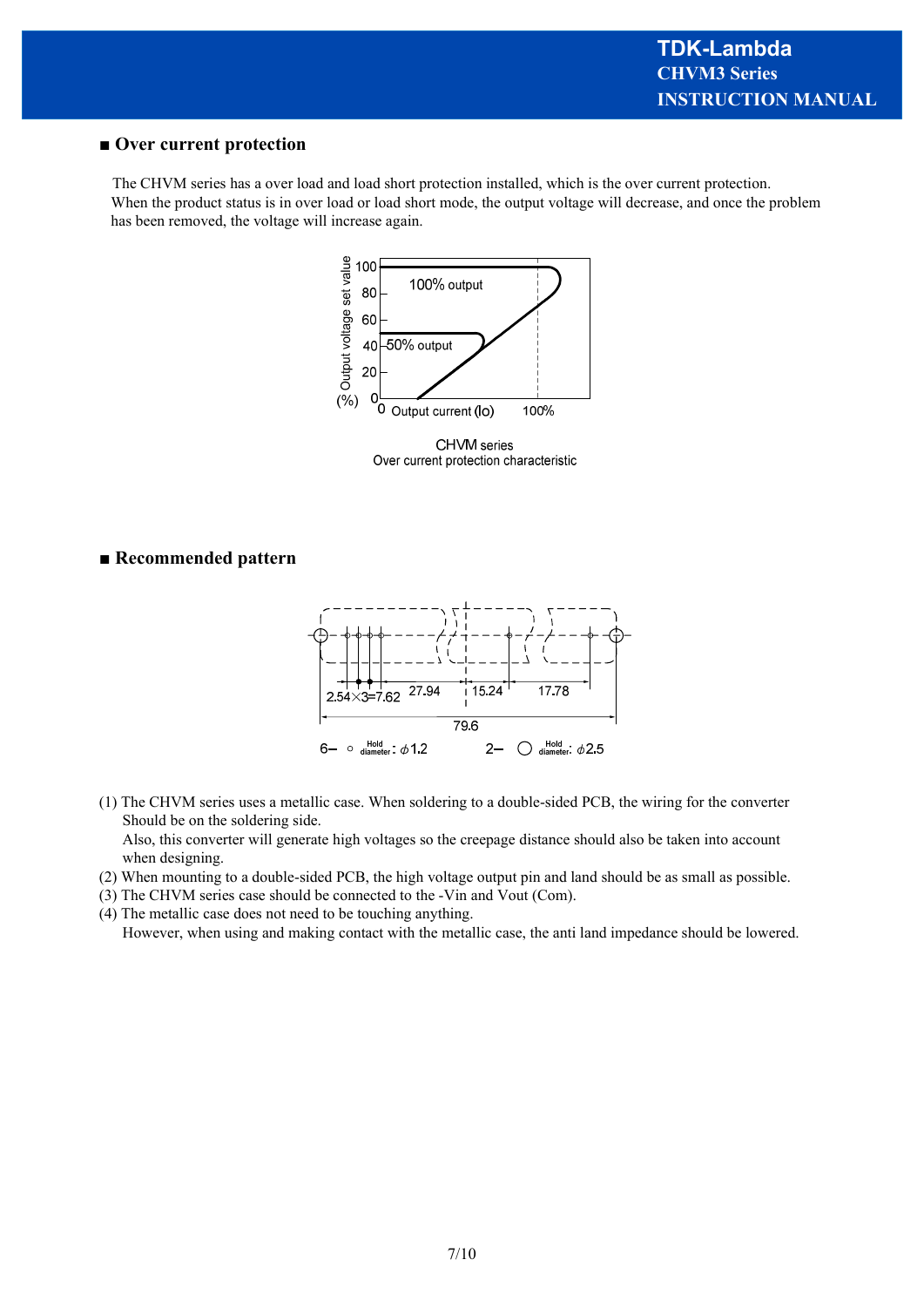#### **■ Setting and adjustment of output voltage**

The CHVM series output voltage can be adjusted by using an external voltage or external adjustable resistor.







- ●The above characteristics (Output voltage -VR resistance value characteristic) graph is an indication of the resistance value R1 and R2.When setting the voltage to a set rate using a stable resistor, first decide the adjustable resistor R1 and R2.
- $\bullet$  Do not apply voltage higher than  $4V+5%$  on the Vcont.
- ●Choose an adjustable resistor appliance with good temp characteristics.
- •When the resistance value for the adjustable resistor is  $5.0K\Omega$ , the max output voltage of 4.0V which is 100%, should be applied to Vcont pin. Since the max output voltage largely affects the margin of error for the resistance value, set the resistance value at  $5.0K\Omega \pm 5\%$ .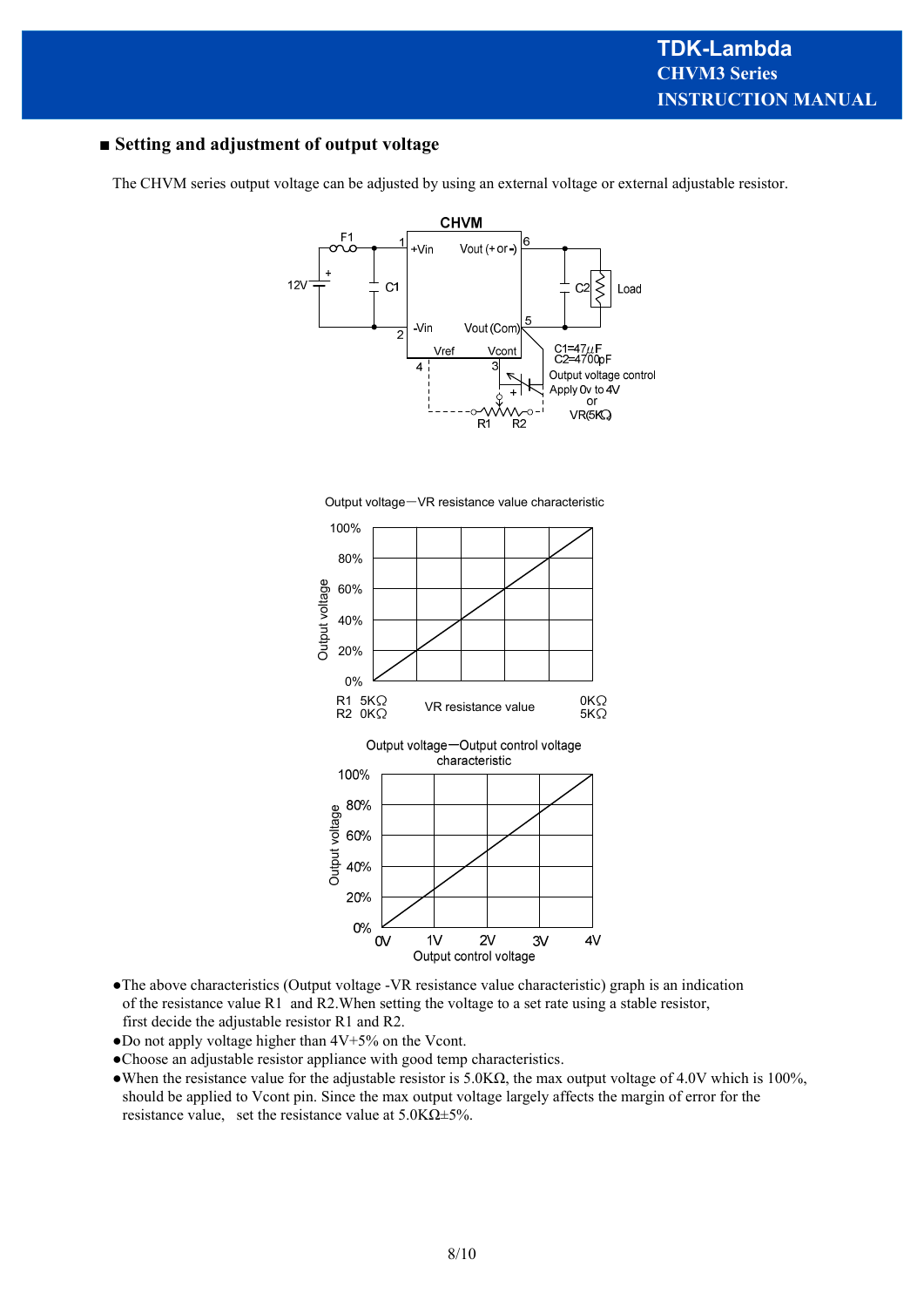#### **■ Vref pin (standard voltage output)**

When controlling the output voltage with an adjustable resistor, this pin is used. Vref has a standard output voltage of 4V. In this case, the external adjustable resistor is 5KΩ. Since the resistance value from the external adjustable resistor will decide the output voltage with the effect of the specified value, use a resistance value with an accuracy of  $5K\Omega$ ±5%. The type of resistor does not matter, as long as it is  $5K\Omega$ , however one with a good temp coefficient is recommended.



#### **■ Temperature derating**

When using the product where the ambient temp is higher than 50°C, follow the derating graph below, increasing the load resistance as the temp increases. The minimum load resistance value is specified for each series.



#### ■ Preventing reverse connections

The converter may break if the polarities are reversed. If there is a possibility in which the connections maybe reversed, connect a diode and fuse like below.



#### **■ Recommended solder conditions**

| Soldering conditions for each part are as follows: |                |            |  |  |  |  |
|----------------------------------------------------|----------------|------------|--|--|--|--|
| (1) Soldering iron                                 | $340 - 360$ °C | 5 seconds  |  |  |  |  |
| (2) Dip solder bath                                | $230 - 260$ °C | 10 seconds |  |  |  |  |